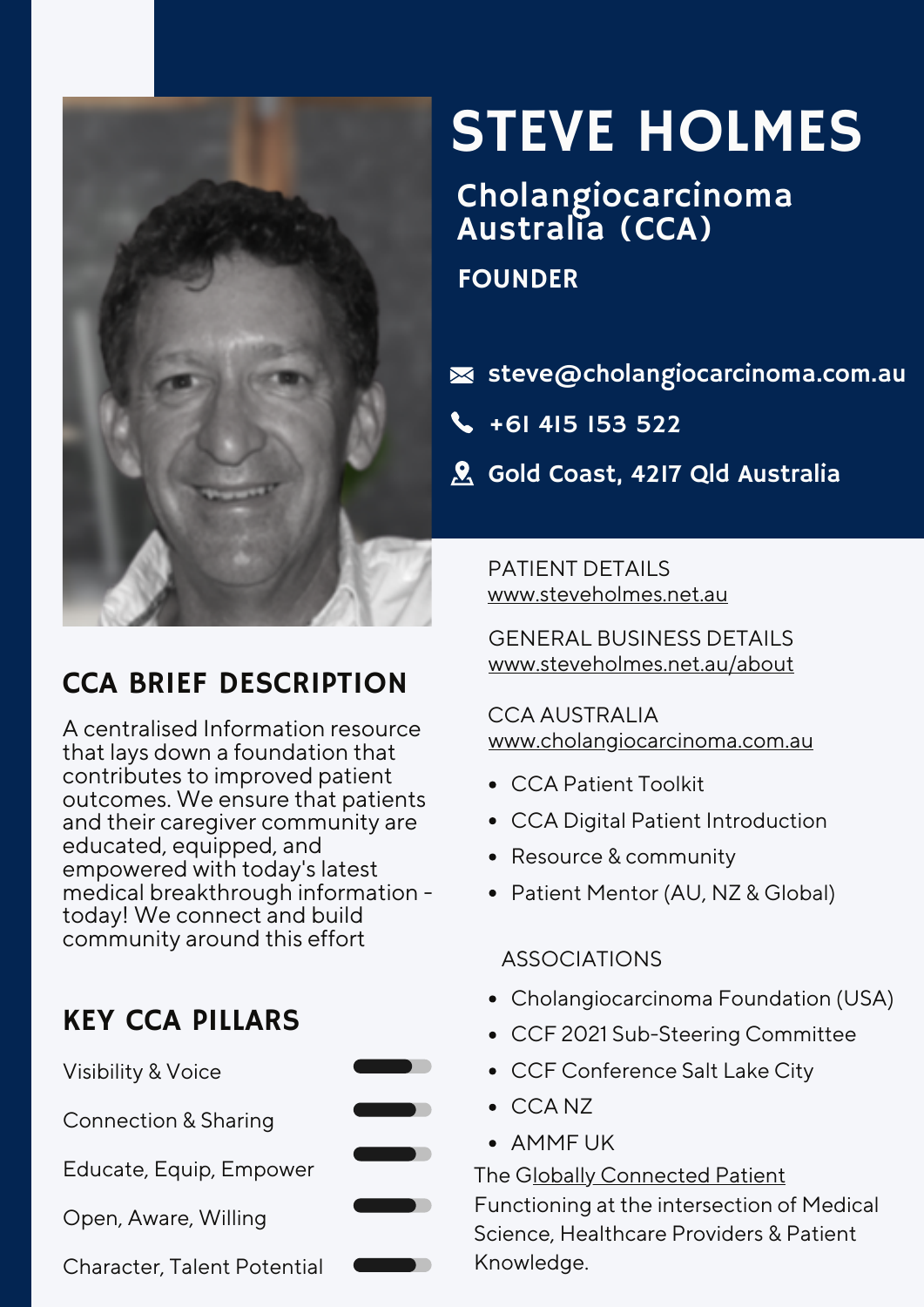

## OVERVIEW & FOCUS **The pathway back to health**

Enhancing the Cancer Toolkit Series a resource specifically tailored for the patient, and their caregiver support community is my central priority. There is so much more information available that I want to improve and add to this resource initiative that I know will help people on their journey. But more than anything I want to make this information resource incredibly easy for the newly diagnosed patient and caregiver community to find and use - it will improve outcomes and in some cases save lives.

### **Cancer Triggers:**

Stress-related illnesses like irritable bowel syndrome and inflammatory bowel disease, have continued to surge over the past few decades. The underlying cause of these and other stress-related diseases involves a complex interaction between genes and environment. In response to stressor events, many genes are rapidly turned "on" (activated) or "off" (down-regulated /silenced).

### **Communication:**

There are many breakthrough medical events occurring in the understanding of these triggers, but information channels to the Newly Diagnosed Patient remain clogged and disenfranchised.

## **Outcome Focused:**

This intersection between Medical Science Breakthroughs, Professional Healthcare Providers, and the Newly Diagnosed Patient provides the greatest and most immediate opportunities for improved patient outcomes. As a grassroots patient-up-driven initiative, reshaping this information delivery and education of this is my primary focus.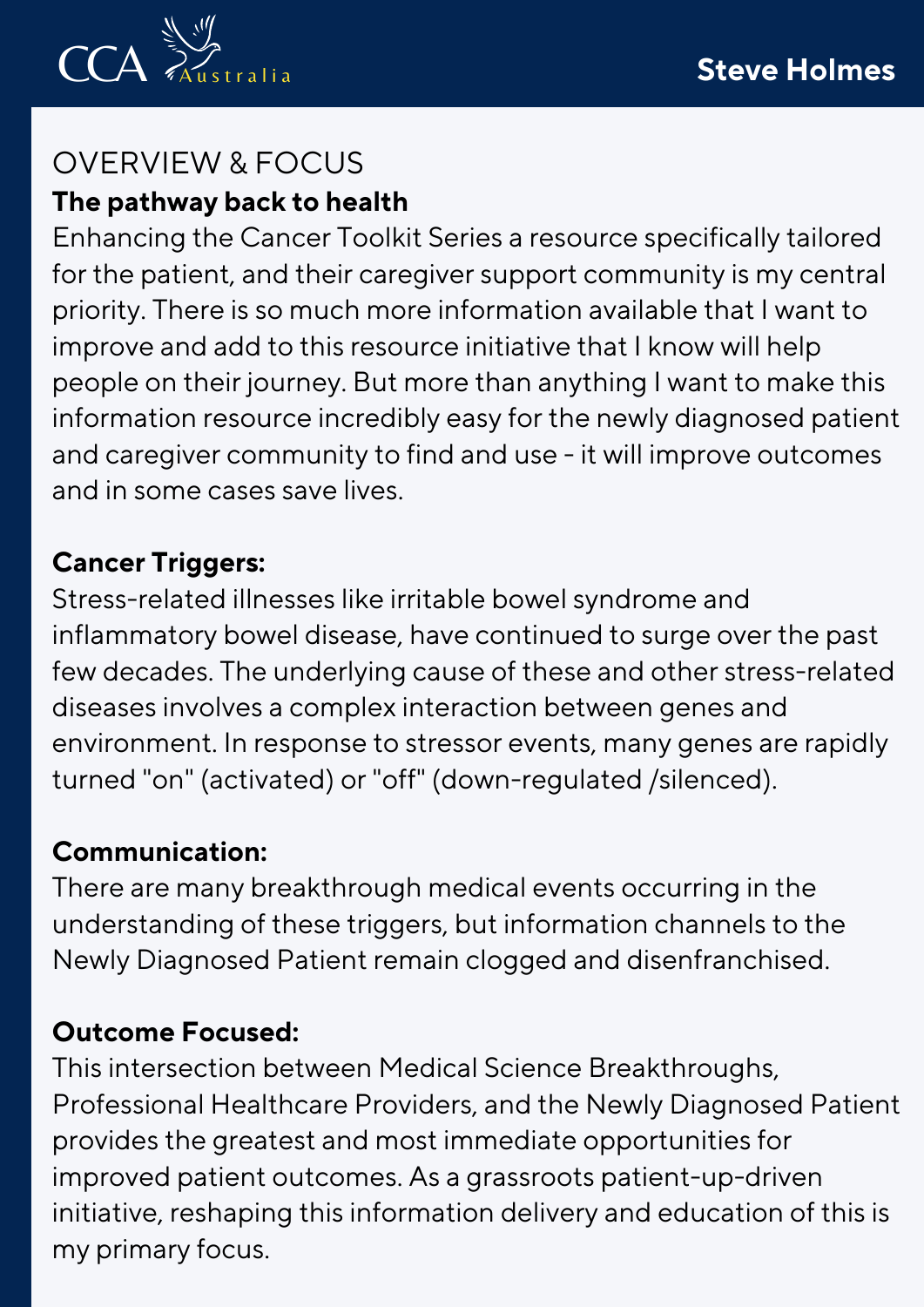

# **Patient Support and Resource Priorities**

- Cholangiocarcinoma Australia Foundation 1.
- Patient ToolKit distribution pipeline to "Point of Diagnosis" 2.
- Register of current CCA Skilled professionals (Heat mapped) 3.
- Register of available clinical Trials 4.
- Molecular Profiling Education 5.
- Register of Mutations and treatment options 6.
- Telehealth for patients and caregivers 7.

# **Next Steps**

- Mentorship Register & Training
- Localised Patient & Caregiver Events
- Trusted Partners
- Targeted programs that fund in Grads & Clinical trials
- Inaugural Annual CCA Event

## **Key areas of milestones for CCA Australia**

- 1. Resource & Visibility
- 2. Voice, Connection & Sharing
- 3. Educate, Equip & Empower
- 4. Open, Aware, Willing
- 5.Talent, Character & Potential

## **View graphic next page**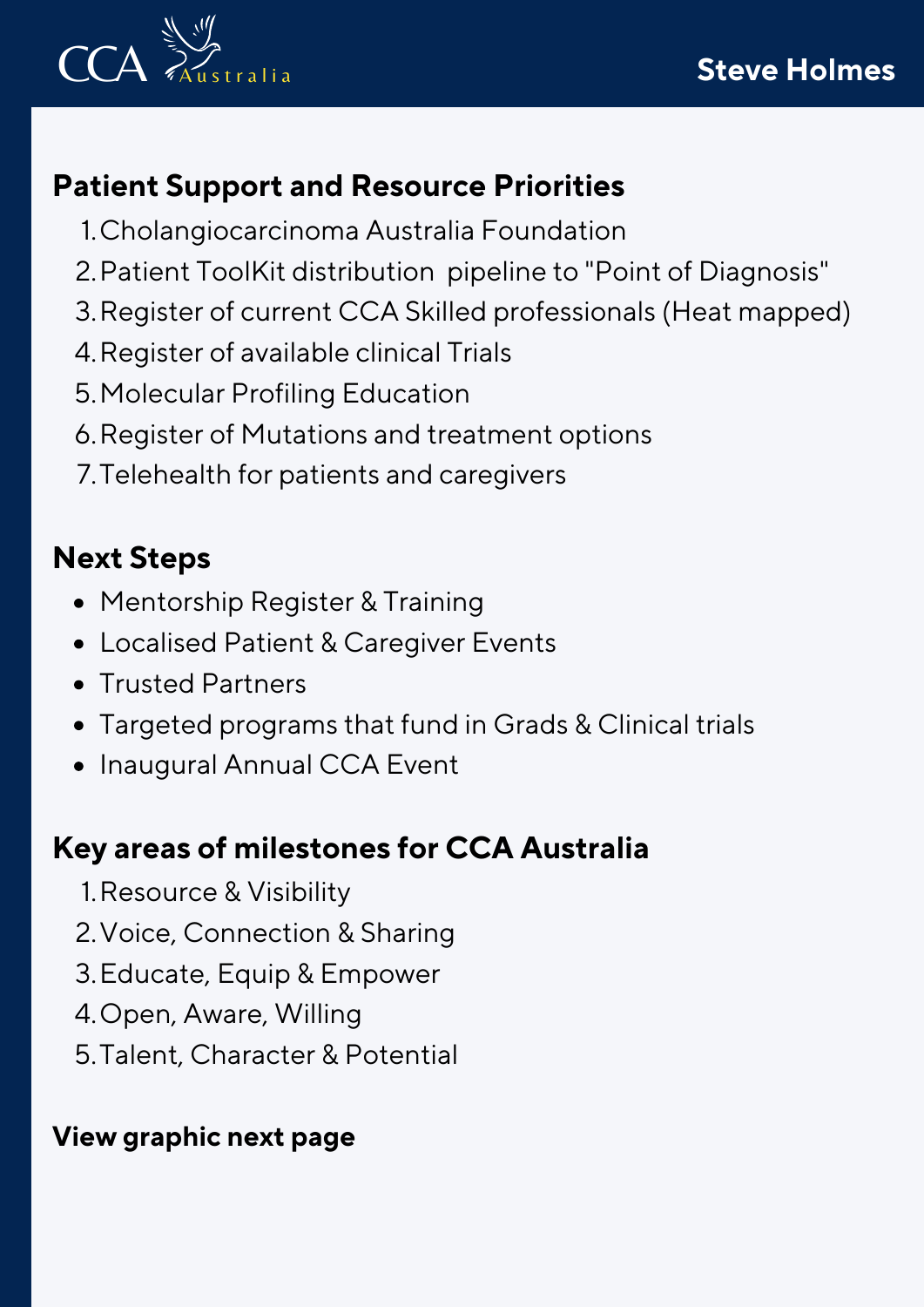

#### Key areas of milestones for CCA Australia This is our current road map

Centralised AU Patient & Caregiver Resource with easy access

Centralise AU Peer to Peer Patient & Caregiver Community

03

01

02

Newly Diagnosed Patient & Caregiver Introduction Toolkit

04

05

Integrate CCA Community with Global Pateint Communities

Integrate CCA Medical & Science Community with Patient **Community**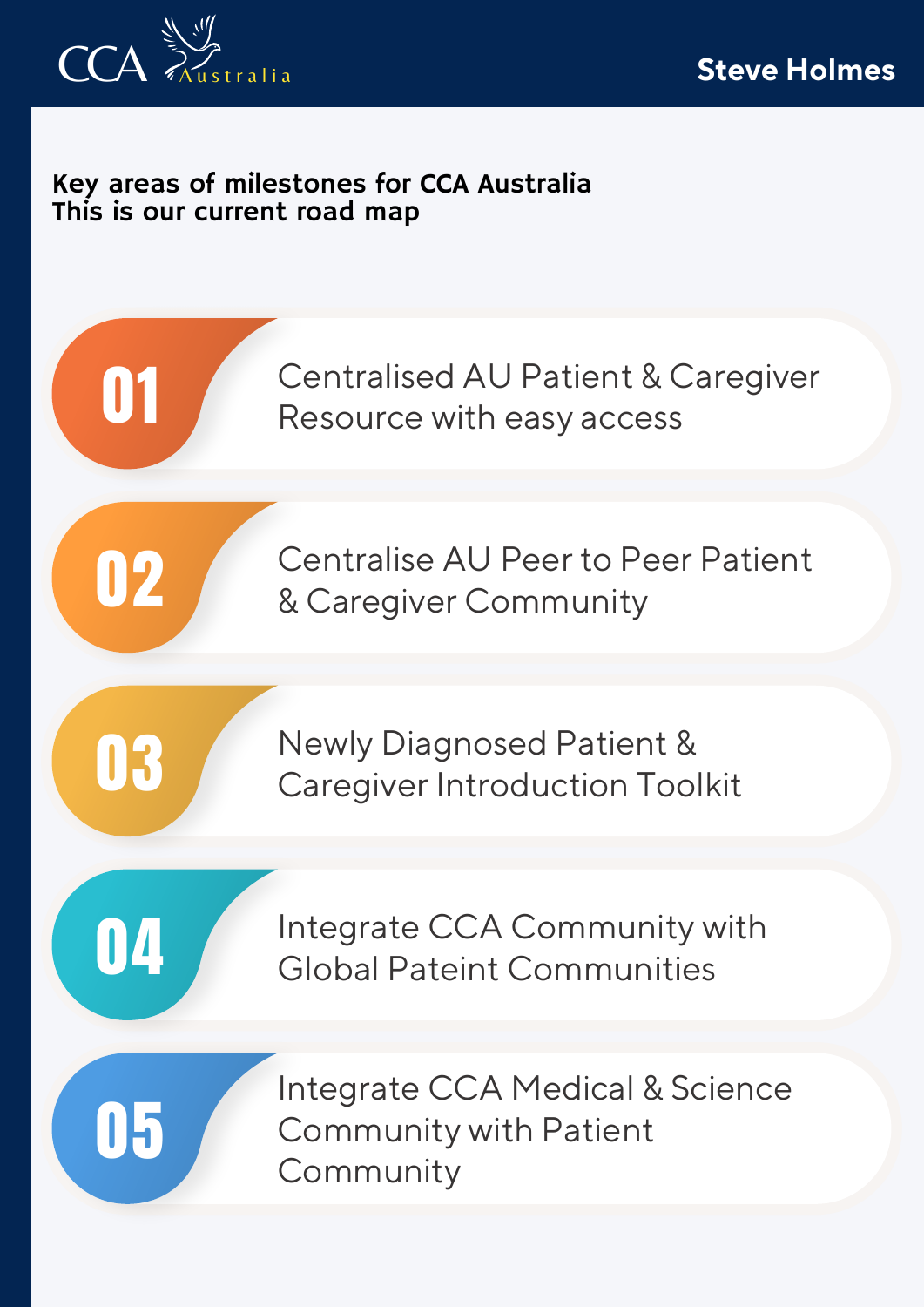

# ABOUT STEVE

[www.steveholmes.net.au](http://www.steveholmes.net.au/)

### **Up Close and Personal**

Ex Waikanae NZ, Married, 2 Children, Road Cyclist, Running, Rugby

#### **Fun Fact**

A road accident whilst in the lead breakaway of the GC100 road cycling event on the Gold Coast Australia.

The entire breakaway (25) went to ground, I broke my neck (c6) which left me paralysed down my right side for 9 months.

On my first training ride back 11 months later & against the better judgment of my wife, I am back on my bike riding with my group when out of the blue - a head-on with a kangaroo in the pitch black of a 5:30 am training ride. The Roo landed on my handlebars. The result - A busted bike and a black eye from where our heads banged together eye to eye. YES true as a Roo's tale!